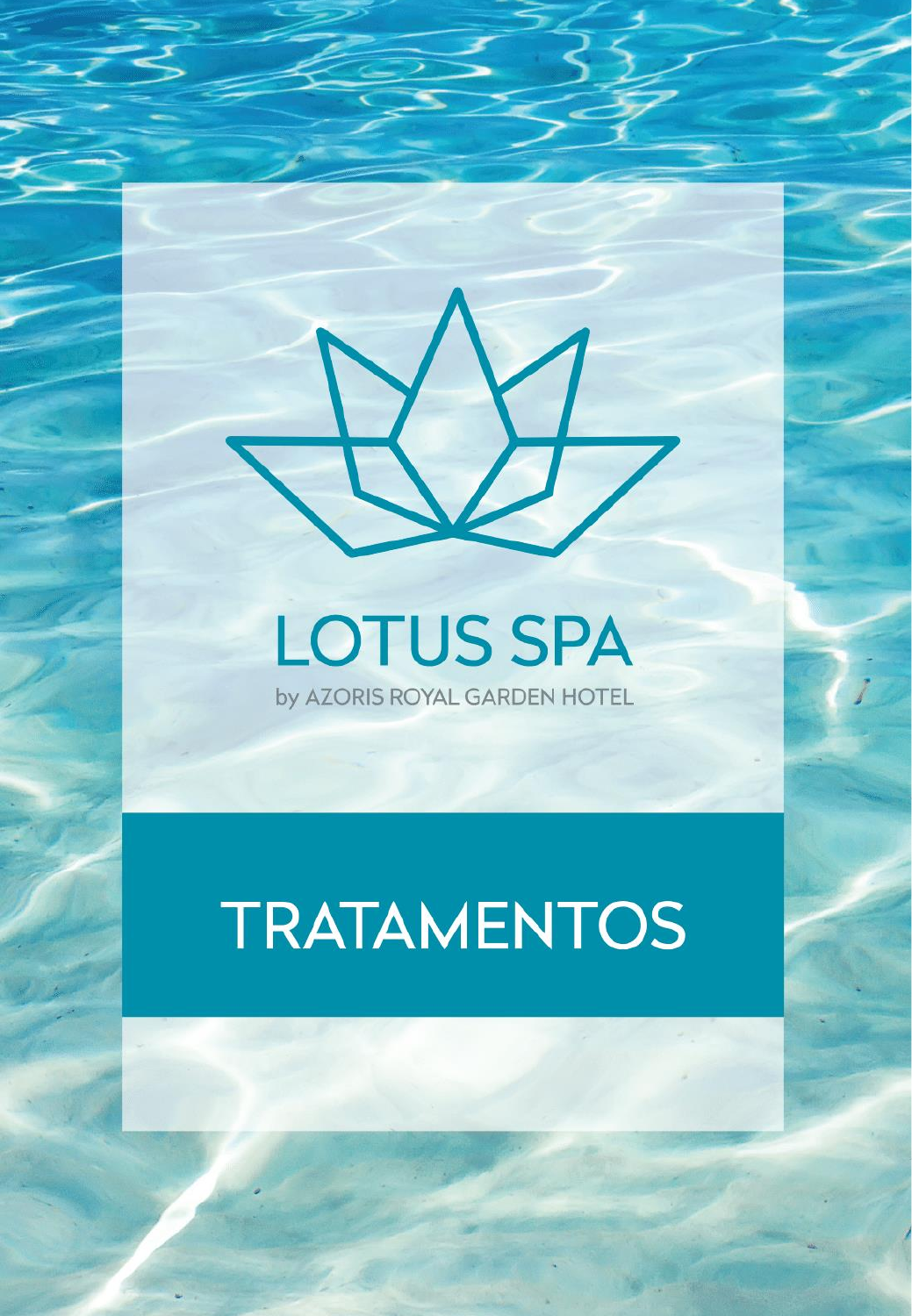

### MASSAGENS DE CORPO BODY MASSAGES

| Anti-Stress com Pindas ----------------- 60min   80€<br>Anti-Stress with Pindas |              |  |
|---------------------------------------------------------------------------------|--------------|--|
| Pedras Quentes dos Açores ------------- 60min   75€<br><i>Volcanic Stones</i>   |              |  |
| Sueca Swedish -------------------------- 50min   65€                            |              |  |
| Drenante Drainage Massage ------------ 50min   65€                              |              |  |
| Relaxante -------------------------------- 50min   55€<br>Relaxing              | 80min   75€  |  |
| Relaxante para Casal-------------------- 50min   95€<br>Relaxing for Couple     | 80min   120€ |  |
| Crianças e Adolescentes --------------- 30min   35€<br>Kids and Teens           |              |  |

#### MASSAGENS LOCALIZADAS LOCALIZADED MASSAGES

| Descontraturante (Costas) -------------- 30min   45€ |  |  |
|------------------------------------------------------|--|--|
| Descontraturant (Back)                               |  |  |

Jet Lag (Pernas) -------------------------- 30min | 35€ *Jet Lag (Legs)* 

# RITUAIS RITUALS

Escapada Relax 1 pessoa ---------------- 80min | 85€ *Getaway Relax 1 person*

Escapada Relax 2 pessoas ------------- 80min | 180€ *Getaway Relax 2 people*

# SPA MANICURE & SPA PEDICURE

| Manicure Verniz Gel w/ Gel Nail Polish -------- 20€  |  |
|------------------------------------------------------|--|
| Pedicure Verniz Gel w/ Gel Nail Polish --------- 30€ |  |
|                                                      |  |
|                                                      |  |

# TRATAMENTOS CORPORAIS BODY TREATMENTS

|                  | Massagem Modeladora ----------------- 60min   65€ |
|------------------|---------------------------------------------------|
| Modeling Massage | 4sessões/sessions   220€                          |

Massagem Modeladora Localizada *--* 4sessões/sessions *Localized Modeling Massage* 30min | 180€

Envolvimento Corporal Detox ----------- 90min | 95€ *Body Wrap Detox*

Envolvimento com Aroshas - 6sessões/sessions | 420€ *Arosha Body Wrap*

| Reflexologia Podal------------------------- 30min   35€ |                          |  |  |
|---------------------------------------------------------|--------------------------|--|--|
| Modeling Massage                                        | 4sessões/sessions   100€ |  |  |

#### TRATAMENTOS FACIAIS FACIAL TREATMENTS

| Hidratante <i>Hydrating</i> --------------------- 40min   50€ |  |  |
|---------------------------------------------------------------|--|--|
| Lifting Anti-rugas Anti-Wrinkle --------- 60min   75€         |  |  |

# DEPILAÇÃO WAXING

| Depilação Completa Full Depilation ------------ 45€                          |  |
|------------------------------------------------------------------------------|--|
| Meia Perna Half Leg -------------------------------- 18€                     |  |
|                                                                              |  |
| Bikini Parcial Half ----------------------------------- 15€                  |  |
|                                                                              |  |
|                                                                              |  |
| Retoque de Sobrancelha ---------------------------- 8€<br>Eyebrow retouching |  |
| Design de Sobrancelha ----------------------------- 12€<br>Eyebrow Design    |  |



REQUER MARCAÇÃO PRÉVIA COM A MÁXIMA ANTECEDÊNCIA POSSÍVEL Segunda a Sábado das 10h00 às 18h00.

REQUIRES PREVIOUS BOOKING AS FAR IN ADVANCE AS POSSIBLE. Monday to Saturday from 10:00 am to 6:00 pm.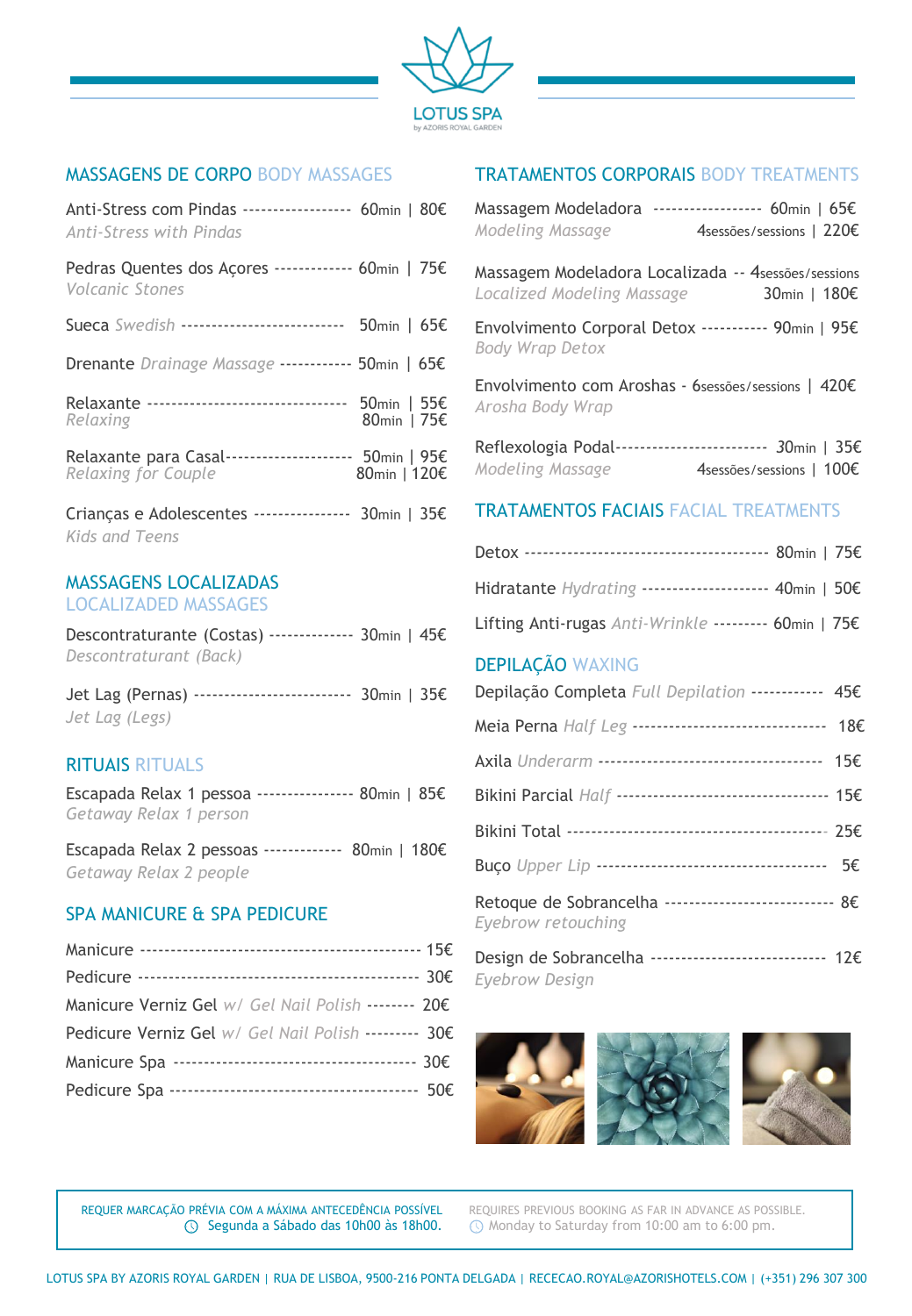

# CONDIÇÕES GERAIS GENERAL CONDITIONS

#### **ACESSO ACCESS**

O Lotus SPA está aberto a hóspedes do hotel e ao público em geral, com preçário próprio para os seus tratamentos. Crianças e jovens com idades inferiores a 14 anos só podem ser submetidos a tratamentos do Spa quando acompanhados pelos pais. O acompanhamento por parte de outras pessoas só é permitido no caso de o cliente ser portador de deficiência física ou mental, devidamente comprovada através de registo médico.

*The Lotus SPA is open to hotel guests and the general public, with its own price list for treatments. Children and young people under the age of 14 years old can only undergo Spa treatments when accompanied by their parents. Clients are allowed to be accompaniment by a second person if there is has a physical or mental disability, duly proven through medical records.*

#### **HORÁRIO E MARCAÇÕES SCHEDULE AND APPOINTMENTS**

Podemos recebê-lo/a de Segunda a Sábado, mediante marcação prévia junto da receção do hotel Azoris Royal Garden, através do 296 307 300 ou [rececao.royal@azorishotels.](mailto:rececao.royal@azorishotels) No dia da marcação pedimos que confirme a sua presença na receção do hotel até 15 minutos antes da hora marcada, uma vez que qualquer atraso irá comprometer a duração do tratamento.

*We can have you Monday to Saturday, by appointment at the reception of the Azoris Royal Garden hotel, via (+351) 296 307 300 or rececao.royal@azorishotels. On the appointment day we kindly ask you to confirm your presence at the hotel reception up to 15 minutes before the scheduled time, as any delay can compromise the duration of your treatment.*

#### **ETIQUETA NO SPA SPA ETIQUETTE**

Pede-se tranquilidade e silêncio de forma a não perturbar tratamentos em curso, afetando assim o ambiente relaxante do espaço. É expressamente proibido o registo de imagens, fotografias ou vídeos, sem o consentimento prévio dos presentes e gerência.

*We ask for tranquility and silence so there is no disturbance on ongoing treatments, thus affecting the relaxing environment of the space. It is strictly forbidden to register images, photographs or videos without the prior consent of those present and management.*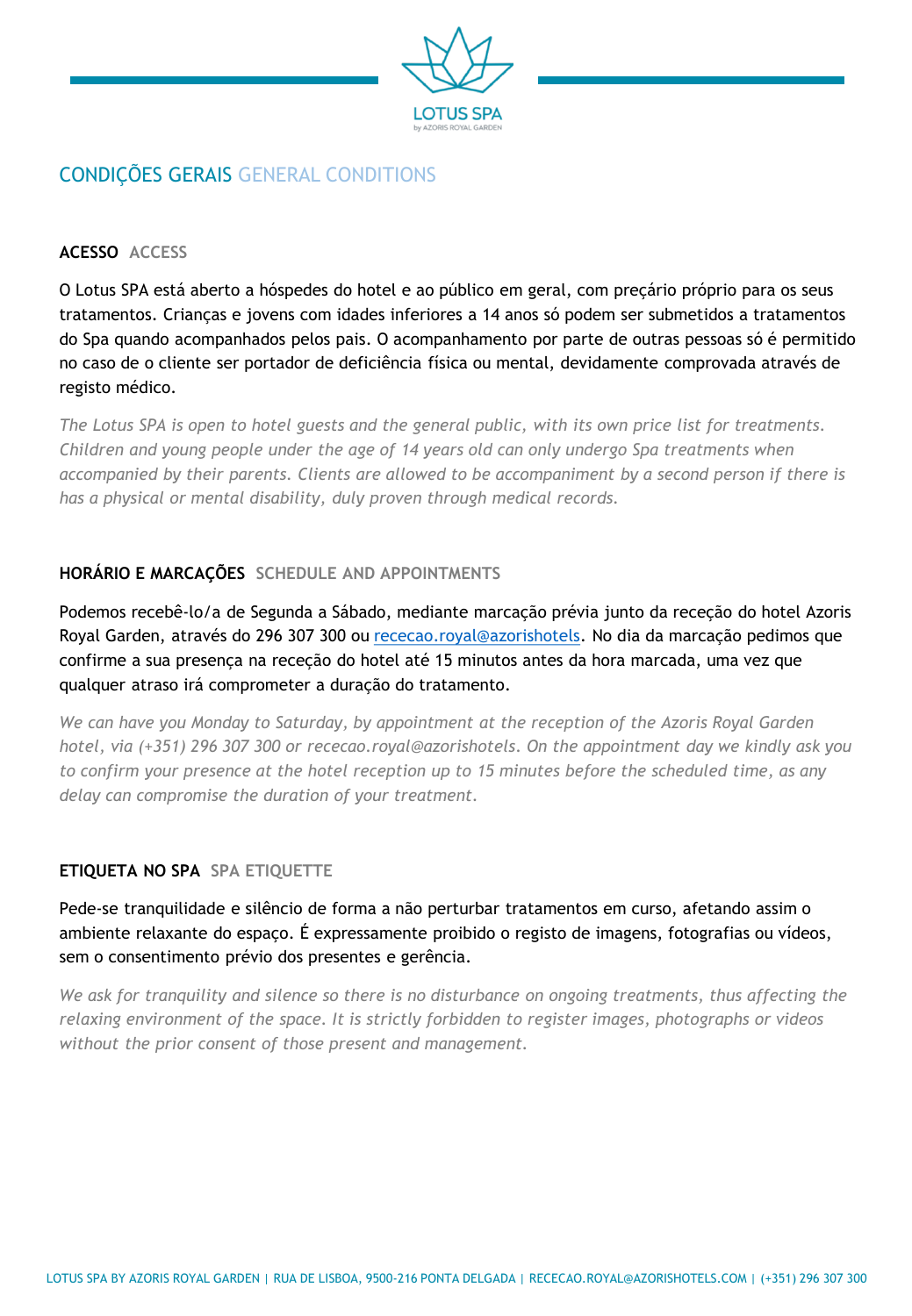

# **CANCELAMENTO OU REMARCAÇÃO CANCELATION OR RESCHEDULE**

Pode cancelar ou reagendar a sua marcação, com a antecedência mínima de 24 horas. O não comparecimento ou falta de aviso implica a cobrança da sessão Spa na sua totalidade.

*You can cancel or reschedule your appointment at least 24 hours in advance. Failure to attend or lack of notice implies the total charge for the Spa session.*

#### **CONDICIONANTES FÍSICAS PHYSICAL LIMITATIONS**

Se sofrer de alguma doença, estiver a tomar medicação ou estiver grávida, comunique-o no momento da sua marcação, pois alguns tratamentos poderão não ser adequados à sua condição física.

*If you are suffering from any disease, are taking medication or are pregnant, please report it at the time of your appointment, as some treatments may not be suitable for your physical condition.*